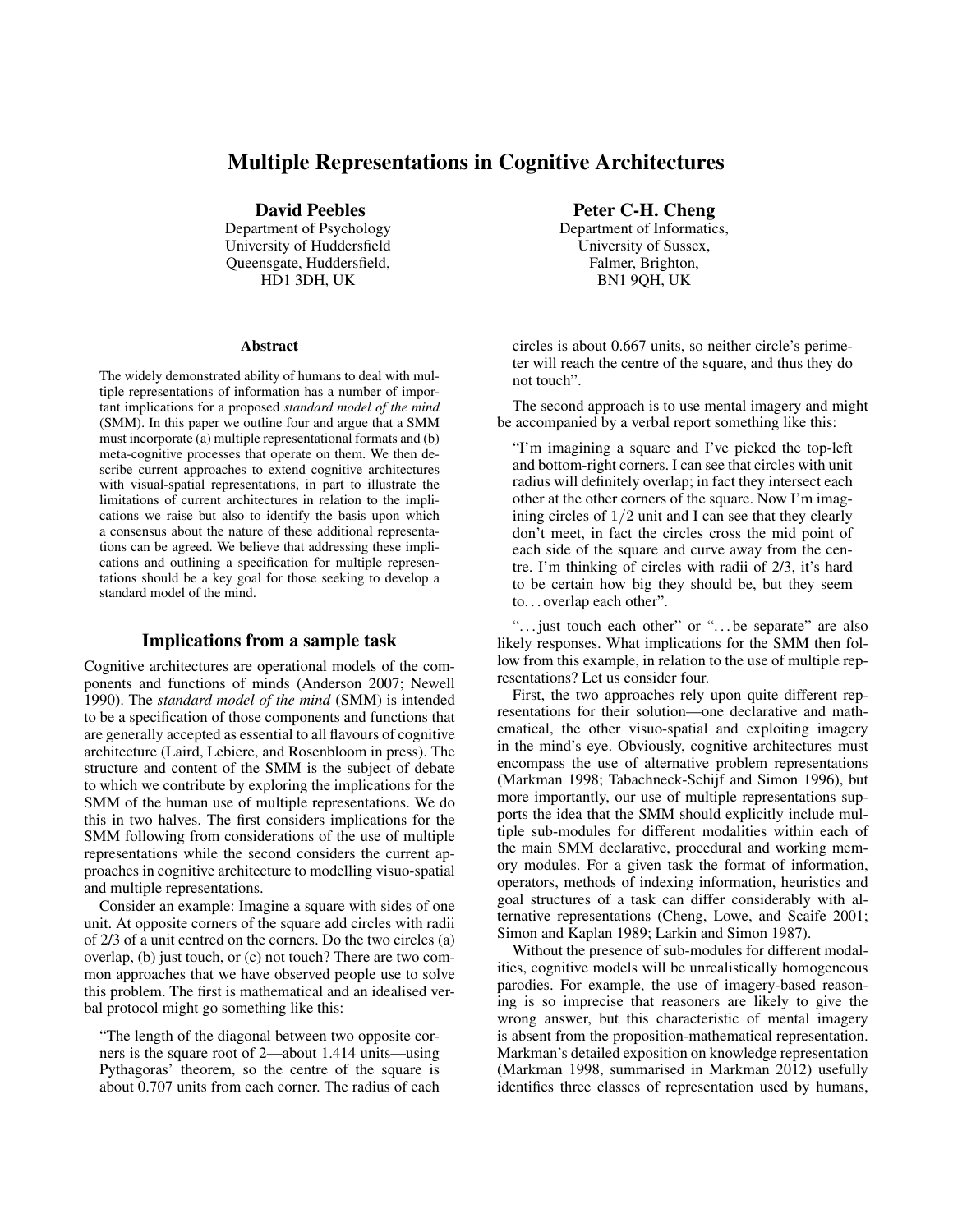which we believe a SMM should also encompass: *mental spaces*, including generic spatial representations (Markman 2012), geometric conceptual spaces (Gärdenfors 2000), and variable spaces (Halford et al. 2005); *featural representations* in which discrete characteristic properties distinguish objects; and *structured representations* grounded in networks that for example include semantic networks, logicbased representations, scripts and schemas.

Second, some people are able to solve the sample problems using either approach (and even other methods), so another implication for the standard model is how it deals with multi-representational phenomena. These include: (a) the choice of an initial task representation when an individual plans to use just one of several representations that they know, for example starting with imagery; (b) switching representation during problem solving, which can happen for diverse reasons, for example, we may be uncertain of the answer because we cannot precisely imagine the circles, or we may not have the skill or knowledge to complete a solution (e.g., perhaps we don't remember the square root of two); (c) simultaneously using two representations that would in other circumstance be used alone.

The existence of different patterns of usage of multiple representations raises the question of whether the cognitive architecture possesses some general processes to handle the selection of—and transitions between—representations, or whether such processes are dealt with by meta-level domain relations.

Third, use of multiple representations, either sequentially or simultaneously, and whether based on domain specific or general processes, will involve information beyond the domain level content of the representations. This higher order information concerns the individual's relation to the representation. For example, we each have some personal understanding of the limited precision of mental imagery and may make judgements about whether those limits make a solution too inaccurate to be relied upon, before we even start a solution attempt.

Beyond the precision of a representation, we grasp many other characteristics of representations and appear sensitive to how well suited they are to different classes of problems. So, an implication for the SSM is the status of the information underpinning such knowledge about representations. Is it generic architectural level meta-data, akin to process related frequencies or measures of similarity or utility (Laird, Lebiere, and Rosenbloom in press)? Does the information take the form of meta-relations about the domain, where the notion of what constitutes a domain includes conceptual content together with knowledge about the representation that encodes that content? Or does the information come in both forms, some meta-data and meta-relations of domain content?

Fourth, although our example starkly contrasts a mathematical-propositional representation with a visuospatial imagery-based representation, alternative representations can often occur within the same modality (Peebles and Cheng 2003; Zhang and Norman 1994). For example, in an alternative mathematical-propositional approach, we might test whether the area between the perimeters of the

two quarter circles plus the area of the two quarter circles is greater than that of the square (hence they overlap) by writing a formula for the distance between the circumferences of the circles and using integral calculus to find the area. This is a sledge-hammer-to-crack-a-nut approach for our sample problem, but it is suggestive of a potential range of representations that may be deployed on any given task.

The underpinning question for a SMM is whether it should recognise sub-modules for distinct classes of information that inherently differentiate alternative representations at a level below the gross distinction between modalities. Such classes of information might include:

- Types of quantity scales (nominal, ordinal, interval, ratio), which underpin distinct categorical, qualitative and quantitative forms of reasoning;
- Forms of symmetry, such a reflective, rotational and translational;
- Frames of reference, including egocentric and exocentric environmental views.

Such classes of information are near universal and implicated across diverse domains—Pinker (2011) even argues that the quantity scales underpin four fundamental classes of models in moral reasoning. So, we argue that such classes should be treated as intrinsic in cognitive architectures and thus should be included as fundamental sub-modules in a SMM.

To summarise, we contend that the example scenario we have described illustrates the widely demonstrated ability of human cognition to deal with multiple representations of information and highlights four implications for a proposed SMM:

- 1. A SMM must incorporate alternative problem representations and explicitly include multiple sub-modules for different modalities within each of the declarative, procedural and working memory modules.
- 2. A SMM must incorporate some form of metacognitive monitoring and control processes to handle the selection and monitoring of, transitions between, and integration of different representations.
- 3. A SMM must be able to incorporate meta-level information about the characteristics of different representational formats (e.g., level of precision afforded, ease of computation, suitability for a given problem etc.).
- 4. A SMM must also be able to incorporate—and be able to choose between—alternative representations within the same modality.

These four implications follow fairly directly from the sample task, but they are by no means unique claims, nor are they a comprehensive set of potential representationally related implications for cognitive architectures. Markman (1998) gives seven proposals for the use of representations in cognitive models that partially overlap the four we have identified and that also casts a wider net. One is the proposal that cognitive models must attend to social context in relation to representations, but this seems unlikely to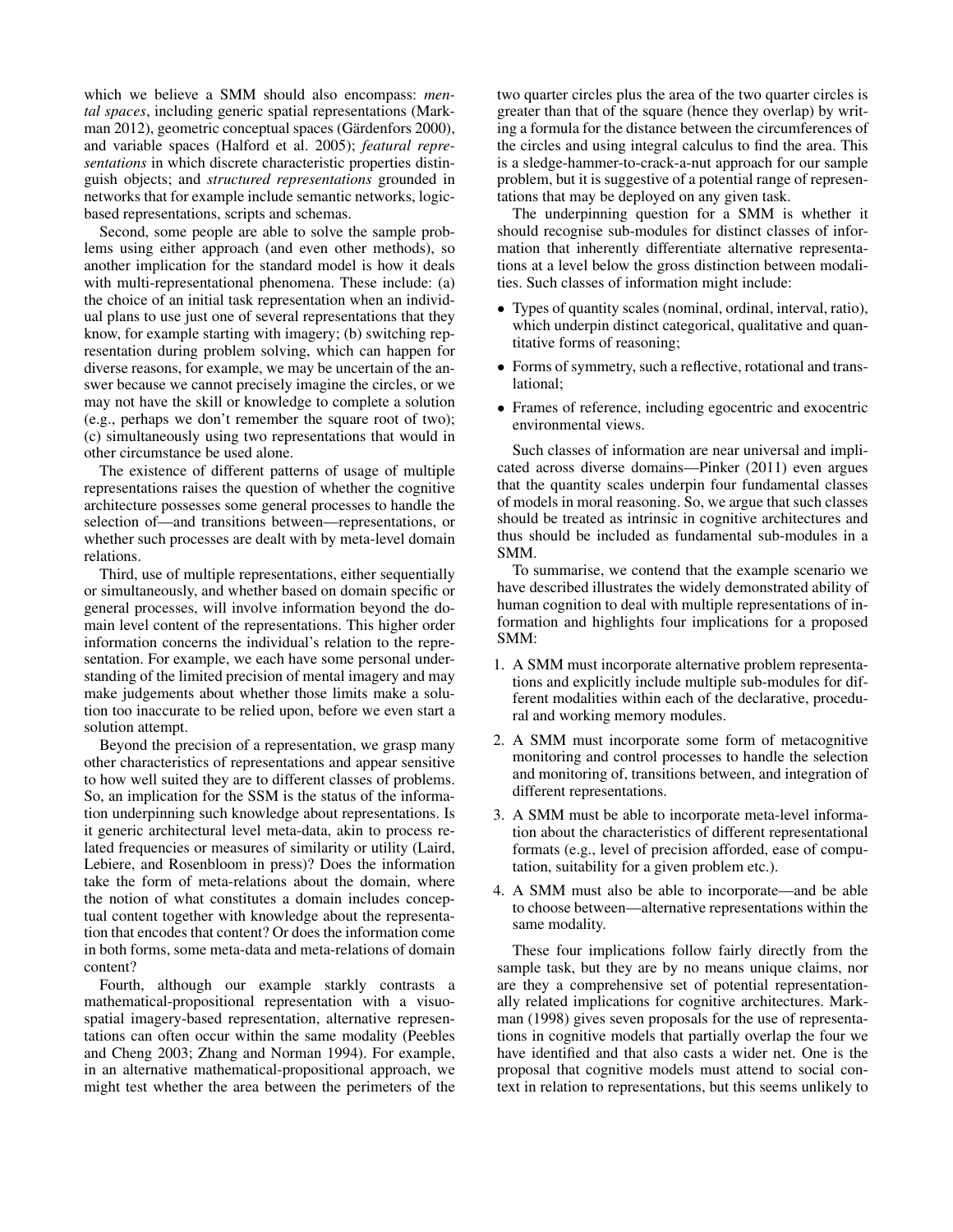demand specific architectural commitments for the SMM. However, Markman's proposal that cognitive models must use representations at multiple grain sizes lends weight to our second claim that general procedures are needed to handle multiple representations, because many tasks must integrate inferences about content at different spatial or conceptual grain sizes, but often the content may be held—and inferences made—in different representations.

# Multiple representations in cognitive architectures

The nature of mental representations is a fundamental issue in cognitive science and one of the longest running debates in this area has been whether mental imagery is supported by abstract, amodal propositional representations or depictive representations grounded in perception (Kosslyn and Pomerantz 1977; Pylyshyn 1973; Anderson 1978).

A key distinction between these forms of representation is the degree to which they bear some structural correspondence to what they represent. In contrast to abstract propositional representations for example, imagistic visual representations depict rather than describe what they represent and retain the spatial relationships of their referents by having elements with geometric properties organised topographically (Reisberg 2013). Imagistic visual representations are not simply neutral depictions however but contain interpretive information that acts as an organisational reference frame describing such things as the level of detail, specific viewing position and angle, figure-ground relationships, orientation, configuration and occultation, suggesting that some degree of propositional encoding is included in imagistic visual representations (Kosslyn 1989; Pinker 1990; Reisberg 2013).

Visual representations are also *hierarchical* in that they are represented at multiple levels of abstraction (e.g., objects consisting of component parts) and *hybrid* as they consist of distinct qualitative and quantitative elements at each level (Lovett and Forbus 2017). The qualitative elements are symbolic descriptions of the relations between objects while the quantitative elements consist of measurable values (e.g., coordinate location, size, orientation etc.) associated with each object. The characteristics of these depictive representations require processes grounded in perception (e.g., various transformations, projection, comparison etc.) and visual routines (Ullman 1984) to operate on them to enable imagery-based reasoning in addition to symbolic representations and processes.

Cognitive architectures are rooted in the classical tradition of cognitive science and the *physical symbol system hypothesis* (Newell and Simon 1976) and so, until relatively recently, have relied predominantly on amodal symbolic representations. The need to represent diverse information formats in cognitive architectures and computational models has been recognised for many years however and a number of approaches to this problem have been proposed which we outline below.

### Proposed depictive representations

Accepting the argument for modal depictive representations, the question then arises as to what and how information is represented and what processes operate upon them. Several proposals have been put forward to address the issue of depictive representations which can differentiated in terms of where they lie on the representational spectrum—ranging from purely array based pixel maps and associated transformational processes to more abstract representations consisting of discrete objects with their visual and spatial properties<sup>1</sup>.

An example of the former is the recent *affine* model of problem solving on the Raven's Progressive Matrices test (Kunda, McGreggor, and Goel 2013) which exclusively employs representations consisting of two-dimensional arrays of grayscale pixels with operations restricted to the orthogonal unary transformations of rotation, reflection and translation and composition operations to implement image union, intersection, subtraction, back-subtraction, and exclusive-or transformations. Using these representations and processes alone, the affine model is able solve between 55% and 63% of Standard Progressive Matrices problems. It remains unclear to what extent this relatively restricted set of representations and processes can be extended to other, more complex tasks.

At the other end of the spectrum are systems that eschew any lower-level pixel-based format and processes but represent visual information more abstractly. An influential cognitive model which incorporated such representations is Koedinger and Anderson's (1990) *Diagram Configuration Model* (DCM). Developed to account for the performance of expert geometry problem solving, a crucial aspect of the DCM was that expert knowledge was represented as schemas combining a geometric image (e.g., *perpendicularadjacent-angles*) with associated facts. Identifying these images in the diagram activated the schemas and allowed rapid access to the interpretive knowledge.

A similar approach has been taken to account for expert graph comprehension performance (Peebles 2013). Constructed within the ACT-R cognitive architecture, the model represents expert interpretive knowledge as a set of facts and rule-based processes triggered by recognition cues (typically distances between plot points) from the graph.

A more generally applicable example of this approach is the *Diagrammatic Representation System (DRS)* (Chandrasekaran 2006; Chandrasekaran et al. 2004; Chandrasekaran and Lele 2010) which represents diagrams as a data structure containing three basic types of object (point,

<sup>&</sup>lt;sup>1</sup>In our discussion we focus exclusively on systems and models designed for two-dimensional perception for diagrammatic reasoning and interacting with screen-based task environments. Developing cognitive architectures that are capable of functioning in fully three-dimensional environments as embodied agents and robots will no doubt require more complex representations and processes, for example to incorporate different frames of reference (McNamara, Rump, and Werner 2003). There are a number of efforts towards this goal using some of the cognitive architectures we discuss (Trafton et al. 2013; Kirk, Mininger, and Laird 2016).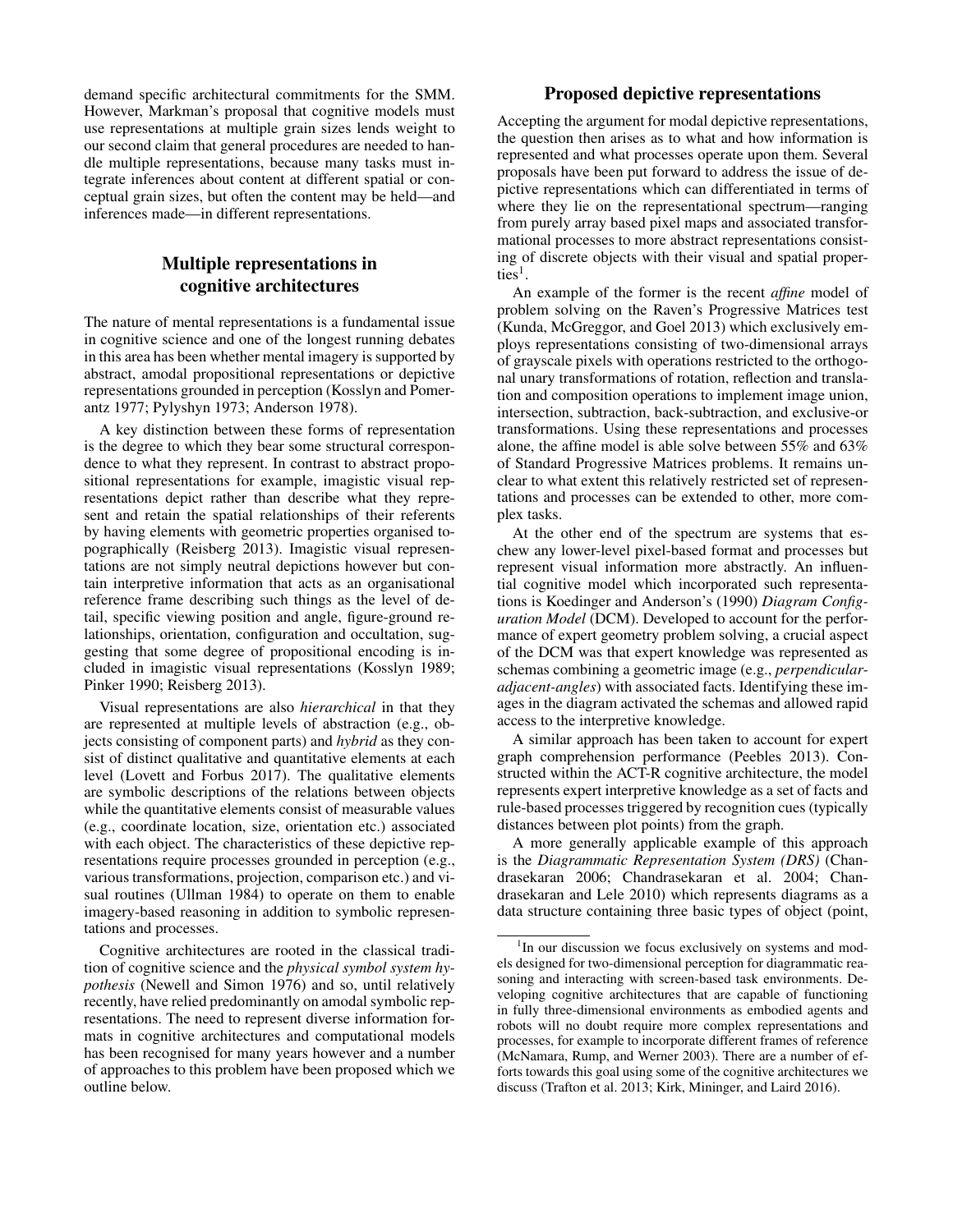curve and region). DRS also contains a set of perceptual routines that identify object features (e.g., angle, length) and spatial relations between objects (e.g., left-of, inside-of, distance etc.) and a set of action routines that create and modify objects (e.g., translate, rotate etc.). DRS has been integrated with several existing cognitive architectures including ACT-R (Matessa and Brockett 2007), Soar (Chandrasekaran and Kurup 2007) and Polyscheme (Kurup and Cassimatis 2010).

The ACT-R cognitive architecture (Anderson 2007) has a somewhat similar (although less comprehensive) method of representing visual information through its vision module. Objects in the simulated external environment that ACT-R interacts with are represented by two symbolic *chunks* in declarative memory, one representing their features (e.g., type, shape, colour etc.), the other representing their coordinate location. These representations have been useful in allowing ACT-R models to interact with computer-based psychology experiments and simulated computer interfaces. ACT-R can also represent and manipulate (e.g., translate and rotate) visual information internally using its *imaginal* module. Unlike DRS however, these abilities, as with many other ACT-R models of spatial cognition (Dimperio, Gunzelmann, and Harris 2008; Peebles 2013) are only made possible by using ad hoc mechanisms which are not intrinsic to the architecture.

Two systems with currently the most well developed and comprehensive sets of representations in this category are the *Spatial/Visual System* (SVS) (Lathrop, Wintermute, and Laird 2011; Wintermute 2012), an extension of the Soar cognitive architecture (Laird 2012) and the sketch understanding system *CogSketch* (Forbus et al. 2011).

Until recently, SVS contained two layers of representation: a *visual depictive* layer (a bitmap array representation of space and the topological structure of objects), and a *quantitative spatial* layer (an amodal symbolic/numerical representation of objects and their spatial coordinates) but the visual depictive level has been omitted from the most recent (9.6.0) version of Soar. Now, SVS is just the quantitative spatial layer which consists of a *scene graph*, a hierarchical tree structure representation of the objects in the external task environment, each with associated threedimensional information about its location, rotation and scaling. SVS also contains a number of operations to transform objects in the scene graph and a set of *filters* which transform the continuous information in the scene graph into symbolic information that can be used by Soar for reasoning. These processes allow Soar agents to perform mental imagery operations that can manipulate the scene graph and then extract spatial relationships from the modified states (Laird et al. 2017).

CogSketch takes as input a 2D sketch consisting of a set of separate objects, and generates a representation of the qualitative spatial relations between them, including relative position and topological relations such as containment and intersection. The generated representations form a three-level hierarchy of edges, shapes and groups, each with descriptions of the elements and relations at that level. These representations are then used by other (typically analogical) processes for visual problem solving (Lovett and Forbus 2011).

An early and influential cognitive model is notable in its combination of a pixel array based representation with more abstract representations containing information about the properties of the objects and their spatial relationships. The CaMeRa model of expert problem solving with multiple representations (Tabachneck-Schijf, Leonardo, and Simon 1997) includes a pictorial short-term memory (or 'Mind's Eye') consisting of a *visual buffer* (a  $150 \times 150$  pixel bitmap and parallel network) that represents the external diagram together with two additional data structures, one containing higher-level information about the shape, colour, and form of the objects in the bitmap, the other representing the locations of the objects in the array.

This combination of representations and processes creates what the authors call a "complete mental image" which allows complex visual reasoning with an external representation of a graph using both the parallel network and symbolic structures. The visual buffer can contain perceptual images from both the external diagram and mental images retrieved from pictorial long-term memory and mediates between them and the symbolic structures in short-term memory using feature extraction and Gestalt processes to identify objects in the external diagram. The hybrid nature of CaMeRa with its combined feed-forward parallel network and production system architecture and amalgamation of bitmap and symbolic representations presents a unique example of a computational model of cognition with multiple representations.

The above discussion illustrates the range of models that incorporate multiple representations and the diversity of approaches used—from exclusively array-based representations to exclusively symbolic/numerical representations, and some which have combined both. This demonstrates the widely held conviction that multiple representations in some form or another are crucial for explaining human cognition and are an essential element in any model of the human mind.

### Implications for a standard model of the mind

In an influential paper, Newell (1973) proposed a strategy for overcoming the limitations he perceived in the approach to cognitive psychology at the time which has been a cornerstone of cognitive architecture research ever since. Newell advocated constructing complete processing models that could account for all aspects of one single complex task in great detail or to a wide range of different tasks. This has no doubt been a productive approach which has resulted in significant theoretical advances. We believe that the issue of alternative representations—both as internal components of the cognitive system and as external task environments constitute an additional dimension to the strategy proposed by Newell which must be incorporated into any standard model of the mind.

A key issue in this regard concerns the nature of the representations that a SMM must incorporate in addition to the core symbolic system proposed in the initial SMM specification of Laird, Lebiere, and Rosenbloom (in press). For example, it is not clear whether mental imagery must be supported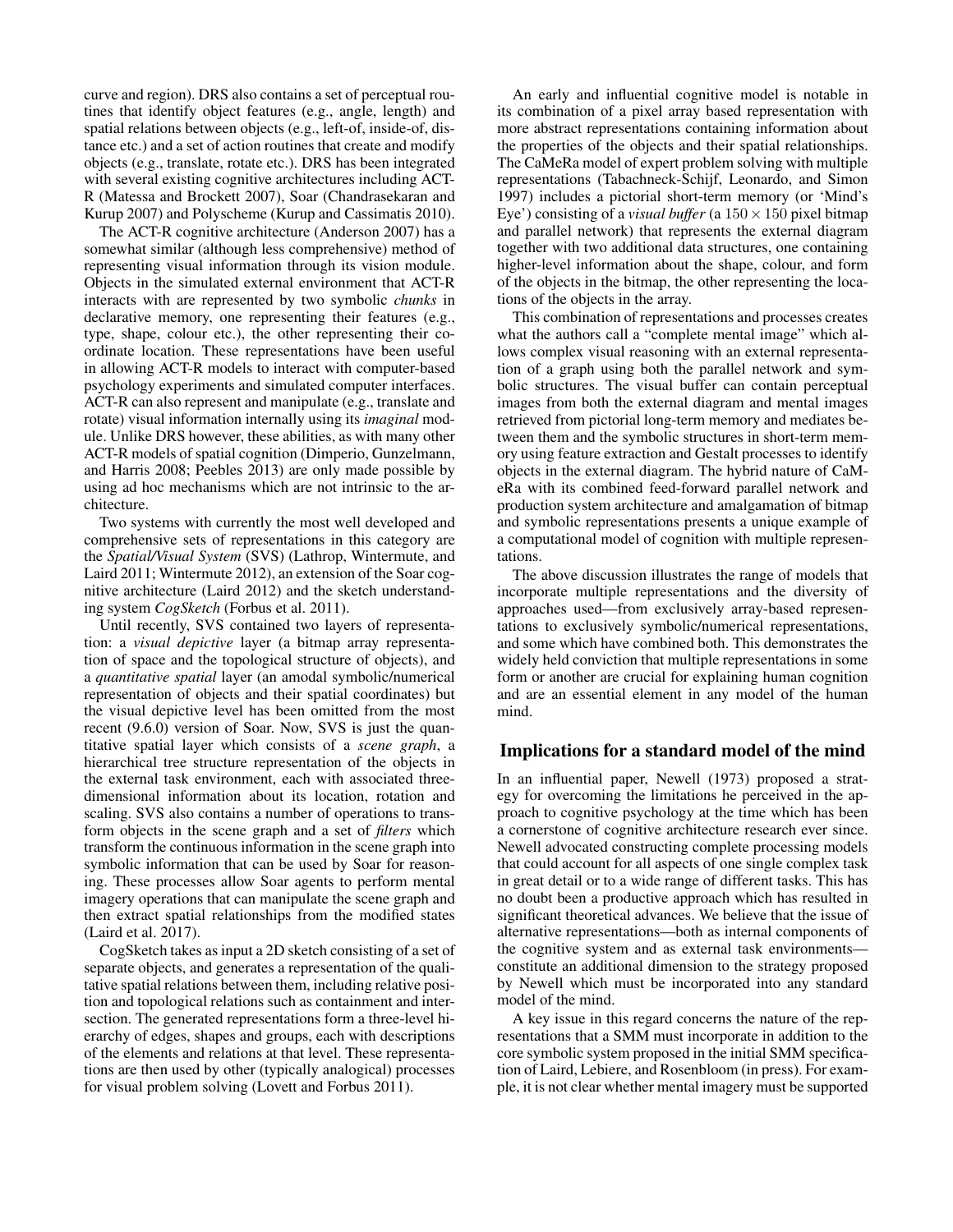by some form of bitmap representation depicting the topological structure of objects or whether these functions can be performed using more complex representations containing edges, lines, shapes and quantitative information such as spatial coordinates extracted from the perceptual system. In other words, is there something necessary about pixel array based representations and processes that means they have to me incorporated into a cognitive architecture or can another computationally equivalent way of representing and processing this information be used?

Although pixel arrays have a number of useful properties for spatial processing, none of the current cognitive architectures employ them but typically rely exclusively on symbolic/numerical representations. Further research should investigate the computational capabilities of different representations by modelling tasks that require multiple internal and external representations to provide behavioural evidence for which representations are being used.

The different models we have outlined above illustrate the limitations of current architectures in relation to the implications we have raised and it is clear that, despite recent developments, few of our proposed requirements are capable of being met by existing cognitive architectures. The examples also demonstrate however the growing conviction that theories of the human cognitive architecture must extend the set of representations and endow cognitive architectures with mechanisms for visual-spatial cognition and mental imagery and there is seems to be a consensus on two points—that (a) imagistic representations consist of hierarchically structured objects with their properties (e.g., shape, relative size and orientation) and the spatial relationships between them, and that (b) images and imagery-based reasoning are grounded in representations and processes that function to provide operations and routines utilising visual and spatial information which is not exclusively symbolic.

Beyond these general statements however there is little in the way of explicit agreement regarding the architectural commitments of a SMM and we believe that this should be a primary goal for those seeking to develop a standard model of the mind and a priority for future development in cognitive architecture research.

### References

Anderson, J. R. 1978. Arguments concerning representations for mental imagery. *Psychological Review* 85(4):249.

Anderson, J. R. 2007. *How can the Human Mind Occur in the Physical Universe?* New York, NY: Oxford University Press.

Chandrasekaran, B., and Kurup, U. 2007. A bimodal cognitive architecture: Explorations in architectural explanation of spatial reasoning. In *AAAI Spring Symposium: Control Mechanisms for Spatial Knowledge Processing in Cognitive/Intelligent Systems*, 17–22.

Chandrasekaran, B., and Lele, O. 2010. Mapping descriptive models of graph comprehension into requirements for a computational architecture: Need for supporting imagery operations. In Goel, A. K.; Jamnik, M.; and Narayanan, N. H., eds., *Diagrammatic representation and inference*, LNAI 6170, 235–242. Springer.

Chandrasekaran, B.; Kurup, U.; Banerjee, B.; Josephson, J. R.; and Winkler, R. 2004. An architecture for problem solving with diagrams. In Blackwell, A.; Marriott, K.; and Shimojima, A., eds., *Diagrammatic Representation and Inference*. Springer-Verlag. 235–256.

Chandrasekaran, B. 2006. Multimodal cognitive architecture: Making perception more central to intelligent behavior. In *Proceedings of the National Conference on Artificial Intelligence*, volume 21, 1508–1512.

Cheng, P. C.-H.; Lowe, R.; and Scaife, M. 2001. Cognitive science approaches to understanding diagrammatic representations. *Artificial Intelligence Review* 15:79–94.

Dimperio, E.; Gunzelmann, G.; and Harris, J. 2008. An initial evaluation of a cognitive model of UAV reconnaissance. In *Proceedings of the Seventeenth Conference on Behavior Representation in Modeling and Simulation*, 165–173.

Forbus, K.; Usher, J.; Lovett, A.; Lockwood, K.; and Wetzel, J. 2011. CogSketch: Sketch understanding for cognitive science research and for education. *Topics in Cognitive Science* 3(4):648–666.

Gärdenfors, P. 2000. Conceptual spaces: The geometry of *thought*. A Bradford book. MIT Press.

Halford, G. S.; Baker, R.; McCredden, J. E.; and Bain, J. D. 2005. How many variables can humans process? *Psychological Science* 16(1):70–76.

Kirk, J.; Mininger, A.; and Laird, J. E. 2016. Learning task goals interactively with visual demonstrations. *Biologically Inspired Cognitive Architectures* 18:1–8.

Koedinger, K. R., and Anderson, J. R. 1990. Abstract planning and perceptual chunks: Elements of expertise in geometry. *Cognitive Science* 14:511–550.

Kosslyn, S. M., and Pomerantz, J. R. 1977. Imagery, propositions, and the form of internal representations. *Cognitive Psychology* 9(1):52–76.

Kosslyn, S. M. 1989. Understanding charts and graphs. *Applied Cognitive Psychology* 3:185–226.

Kunda, M.; McGreggor, K.; and Goel, A. K. 2013. A computational model for solving problems from the Raven's Progressive Matrices intelligence test using iconic visual representations. *Cognitive Systems Research* 22:47–66.

Kurup, U., and Cassimatis, N. L. 2010. Integrating constraint satisfaction and spatial reasoning. In *Proceedings of the twenty-fourth AAAI conference on artificial intelligence*. AAAI Press.

Laird, J. E.; Congdon, C. B.; Assanie, M.; Derbinsky, N.; and Xu, J. 2017. *The Soar Users Manual Version 9.6.0*.

Laird, J. E.; Lebiere, C.; and Rosenbloom, P. S. in press. A standard model of the mind: Toward a common computational framework across artificial intelligence, cognitive science, neuroscience, and robotics. *AI Magazine.*

Laird, J. E. 2012. *The Soar Cognitive Architecture*. Cambridge, Mass: MIT Press.